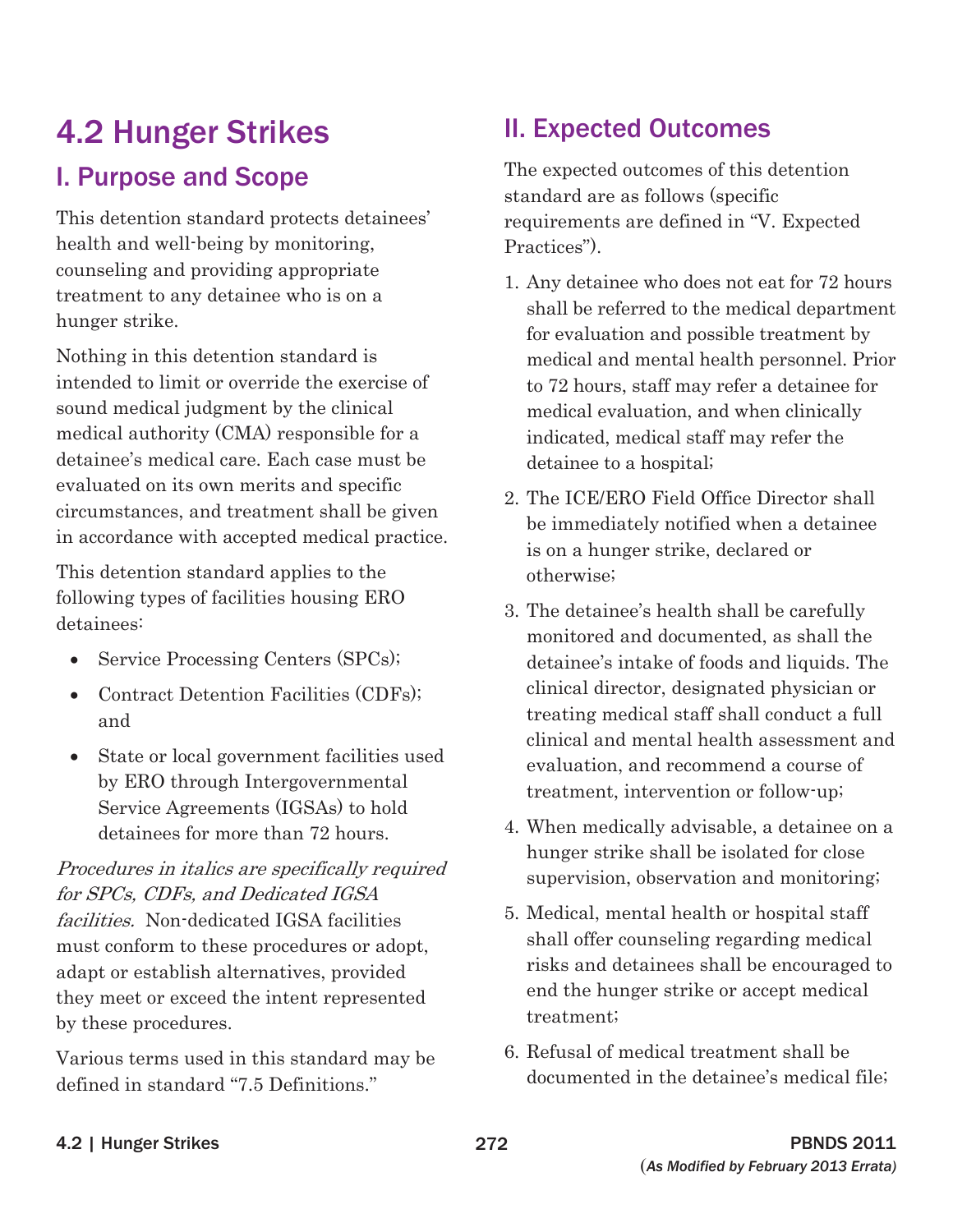- 7. Involuntary medical treatment shall be administered only with medical, psychiatric and legal safeguards;
- 8. A record of interactions with the striking detainee, the provision of food, attempted and successfully administered medical treatment, and communications between the CMA, facility administrator and ICE/ERO regarding the striking detainee shall be established; and
- 9. The applicable content and procedures in this standard shall be communicated to the detainee in a language or manner the detainee can understand.

All written materials provided to detainees shall generally be translated into Spanish. Where practicable, provisions for written translation shall be made for other significant segments of the population with limited English proficiency.

Oral interpretation or assistance shall be provided to any detainee who speaks another language into which written material has not been translated, or who is illiterate.

### III. Standards Affected

This detention standard replaces "Hunger Strikes" dated 12/2/2008.

#### IV. References

American Correctional Association, Performance-based Standards for Adult Local Detention Facilities, 4th Edition: 4 ALDF-2A-52, 4D-15.

National Commission on Correctional Health

Care, Standards for Health Services in Jails.

ICE/ERO Performance-based National Detention Standards 2011:"4.3 Medical Care."

## V. Expected Practices

#### A. Staff Training

All staff shall be trained initially and annually thereafter to recognize the signs of a hunger strike, and to implement the procedures for referral for medical assessment and for management of a detainee on a hunger strike.

#### B. Initial Referral

Procedures for identifying and referring a detainee suspected or announced to be on a hunger strike to medical staff shall include obtaining from qualified medical personnel an assessment of whether the detainee's action is reasoned and deliberate, or the manifestation of a mental illness.

Facilities shall immediately notify the local Field Office Director or his/her designee when an ICE/ERO detainee begins a hunger strike.

- 1. Staff shall consider any detainee observed to have not eaten for 72 hours to be on a hunger strike, and shall refer him/her to the CMA for evaluation and management.
- 2. Medical personnel shall document the reasons for placing a detainee in a single occupancy observation room. This decision shall be reviewed every 72 hours. Medical personnel shall monitor the detainee in a single-occupancy observation room, when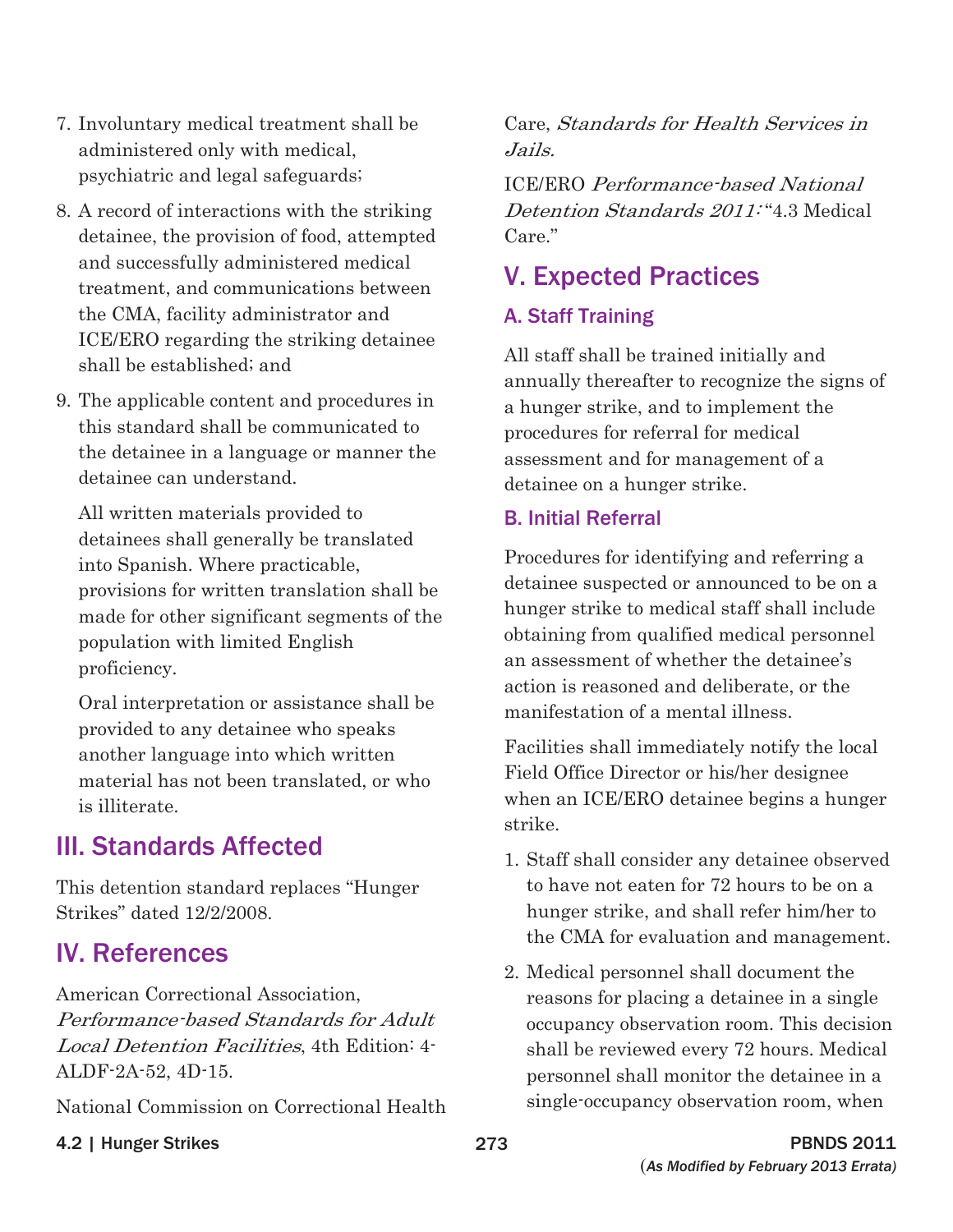medically advisable and taking into consideration the detainee's mental health needs. If measuring food and liquid intake/output becomes necessary, medical personnel shall make a decision about appropriate housing placement.

#### C. Initial Medical Evaluation and Management

Medical staff shall monitor the health of a detainee on a hunger strike. If a detainee engaging in a hunger strike has been previously diagnosed with a mental condition, or is incapable of giving informed consent due to age or illness, appropriate medical/administrative action shall be taken in the best interest of the detainee.

- 1. During the initial evaluation of a detainee on a hunger strike, medical staff shall:
	- a. measure and record height and weight;
	- b. measure and record vital signs;
	- c. perform urinalysis;
	- d. conduct psychological/psychiatric evaluation;
	- e. examine general physical condition; and
	- f. if clinically indicated, proceed with other necessary studies.
- 2. Medical staff shall measure and record weight and vital signs at least once every 24 hours during the hunger strike and repeat other procedures as medically indicated.
- 3. Qualified medical personnel may modify or augment standard treatment protocols when medically indicated.
- 4. Medical staff shall record all examination results in the detainee's medical file.
- 5. If the detainee refuses the initial medical evaluation or any treatment or other medical procedures, medical staff must attempt to secure the detainee's signature on a "Refusal of Treatment" form. If the detainee will not cooperate by signing, staff shall note this on the "Refusal of Treatment" form.
- 6. Any detainee refusing medical treatment shall be monitored by medical staff to evaluate whether the hunger strike poses a risk to the detainee's life or permanent health. See "Section V," "E, Refusal to Accept Treatment" below in this standard.
- 7. If medically necessary, the detainee may be transferred to a community hospital or a detention facility appropriately equipped for treatment.
- 8. After the hunger strike, medical staff shall continue to provide appropriate medical and mental health follow-up. Only a physician may order a detainee's release from hunger strike treatment and shall document that order in the detainee's medical record. A notation shall be made in the detention file when the detainee has ended the hunger strike.
- 9. Records shall be kept of all interactions with the striking detainee, the provision of food, attempted and successfully administered medical treatment, and communications between the CMA, facility administrator, and ICE/ERO regarding the striking detainee.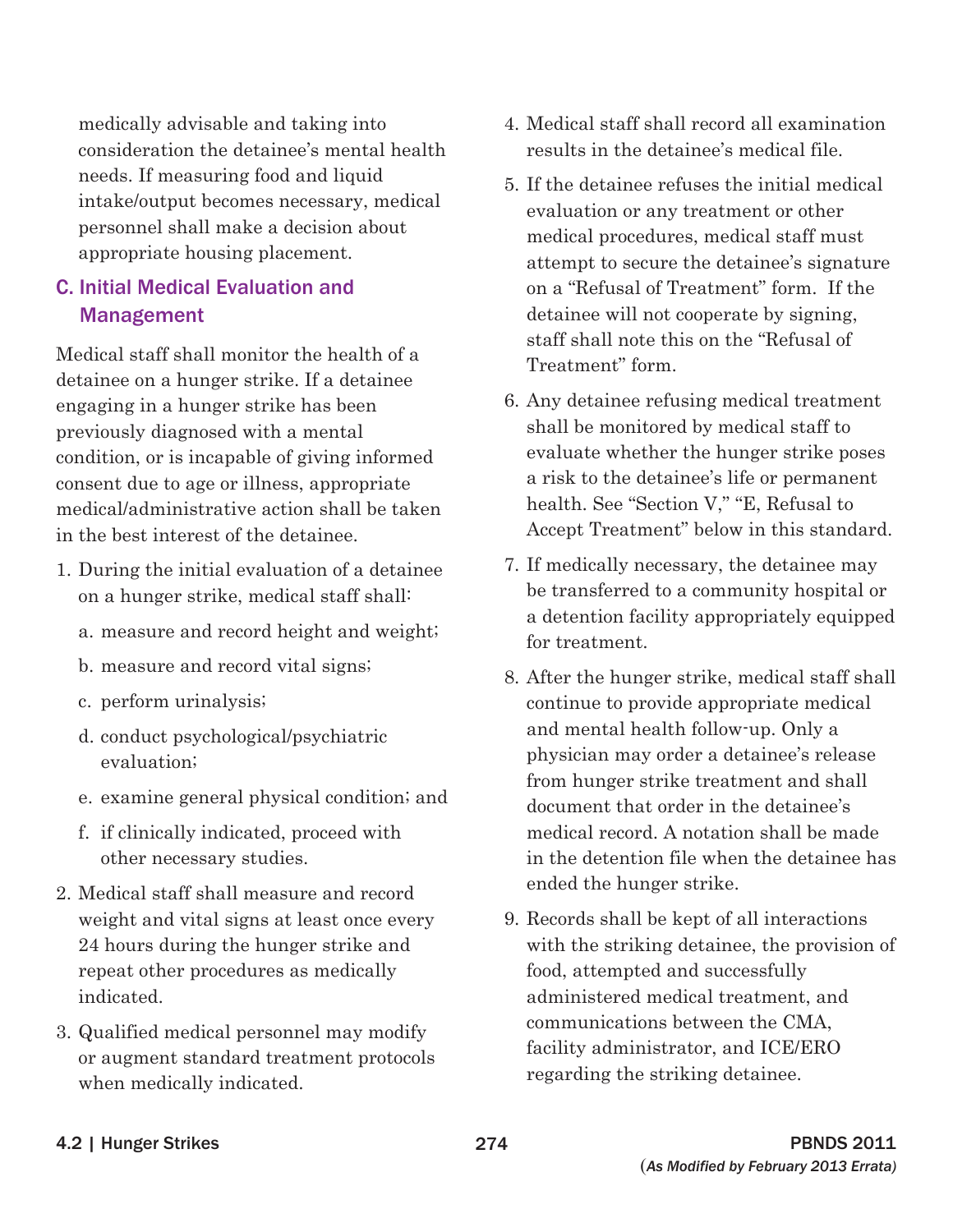#### D. Food and Liquid Intake and Output

After consultation with the CMA, the facility administrator may require staff to measure and record food and water intake and output as follows:

- 1. Record intake and output in the medical record using an IHSC "Hunger Strike Form" or equivalent;
- 2. Deliver three meals per day to the detainee's room unless otherwise directed by the CMA—staff shall physically deliver each meal regardless of the detainee's response to an offered meal;
- 3. Provide an adequate supply of drinking water or other beverages; and
- 4. Remove from the detainee's room all food items not authorized by the CMA. During the hunger strike, the detainee may not purchase commissary/vending machine food.

#### E. Refusal to Accept Treatment

An individual has a right to refuse medical treatment. Before involuntary medical treatment is administered, staff shall make reasonable efforts to educate and encourage the detainee to accept treatment voluntarily. Involuntary medical treatment shall be administered in accordance with established guidelines and applicable laws and only after the CMA determines the detainee's life or health is at risk.

1. Medical staff shall explain to the detainee the medical risks associated with refusal of treatment, and shall document treatment efforts in the detainee's medical record.

- 2. The physician may recommend involuntary treatment when clinical assessment and laboratory results indicate the detainee's weakening condition threatens the life or long-term health of the detainee.
	- a. The facility administrator shall notify ICE/ERO if a detainee is refusing treatment, and the health services administrator shall notify the respective ICE/ERO Field Office Director in writing of any proposed plan to involuntarily feed the detainee if the hunger strike continues. Under no circumstances may a facility administer involuntary medical treatment without authorization from ICE/ERO.
	- b. The Field Office Director, in consultation with the CMA, shall then contact the respective ICE Office of Chief Counsel and the U.S. Attorney's Office with jurisdiction. After discussing the case, the attorneys shall recommend whether or not to pursue a court order. ICE policy is to seek a court order to obtain authorization for involuntary medical treatment. If a court determines that it does not have jurisdiction to issue such an order, or a hospital refuses to administer involuntary sustenance pursuant to a court order, ICE/ERO may consider other action if the hunger strike continues.
		- 1) If a court order is to be pursued, ICE/ERO shall work with the local ICE Office of Chief Counsel to work with the U.S. Attorney's Office to make the arrangements for a court

4.2 | Hunger Strikes